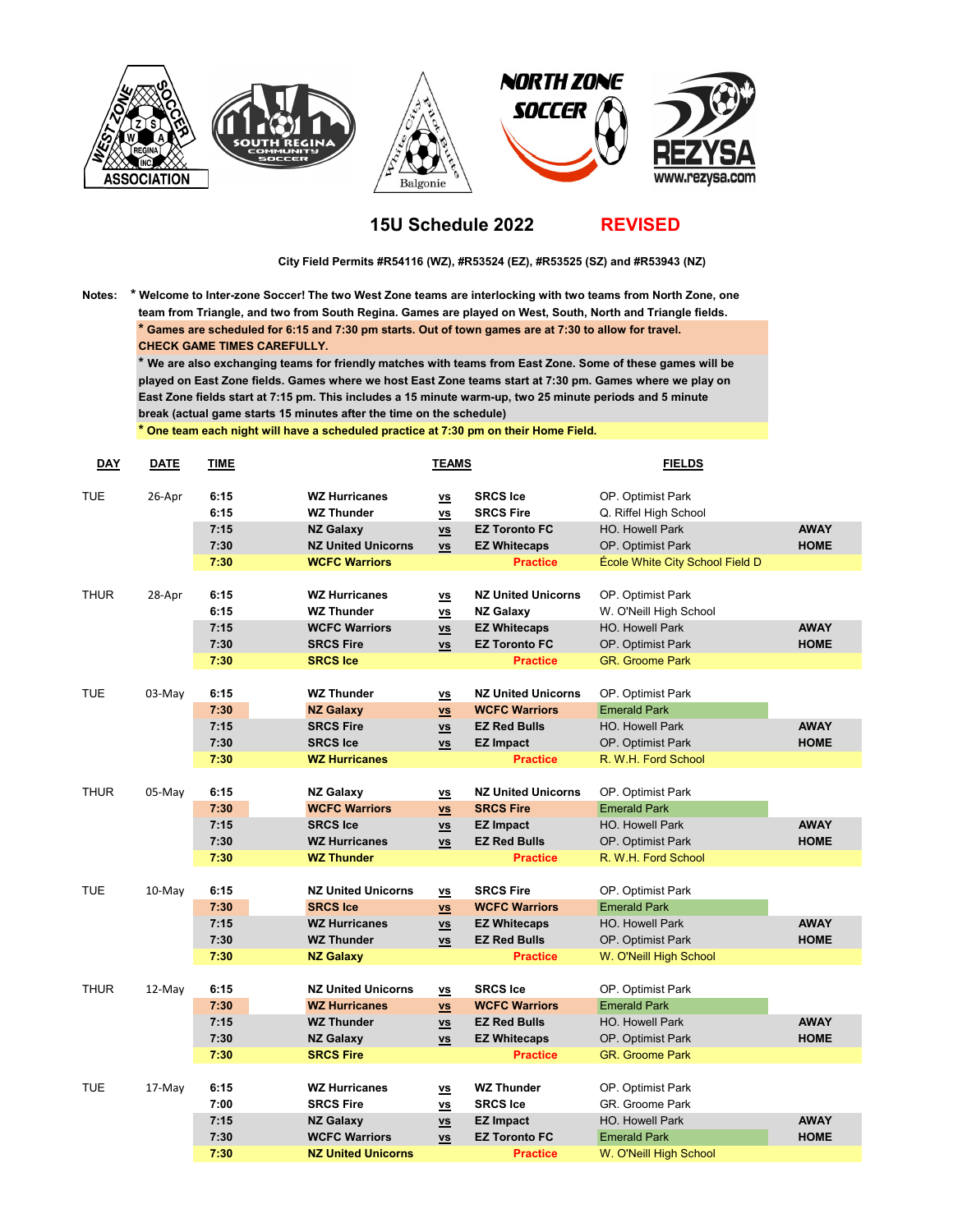| <b>DAY</b>  | <b>DATE</b> | <b>TIME</b>  | <b>TEAMS</b>                              |                                                                    |                                     | <b>FIELDS</b>                              |             |  |
|-------------|-------------|--------------|-------------------------------------------|--------------------------------------------------------------------|-------------------------------------|--------------------------------------------|-------------|--|
| <b>THUR</b> | 19-May      | 6:15<br>6:15 | <b>WZ Hurricanes</b><br><b>WZ Thunder</b> | $\underline{\mathsf{v}\mathsf{s}}$<br>$\underline{v}\underline{s}$ | <b>NZ Galaxy</b><br><b>SRCS Ice</b> | OP. Optimist Park<br>Q. Riffel High School |             |  |
|             |             | 7:15         | <b>NZ United Unicorns</b>                 | $\underline{\mathsf{vs}}$                                          | <b>EZ Toronto FC</b>                | HO. Howell Park                            | <b>AWAY</b> |  |
|             |             | 7:30         | <b>SRCS Fire</b>                          | $\underline{\mathsf{v}\mathsf{s}}$                                 | <b>EZ Impact</b>                    | OP. Optimist Park                          | <b>HOME</b> |  |
|             |             | 7:30         | <b>WCFC Warriors</b>                      |                                                                    | <b>Practice</b>                     | École White City School Field C            |             |  |
|             |             |              |                                           |                                                                    |                                     |                                            |             |  |
| <b>TUE</b>  | 24-May      | 6:15         | <b>WZ Hurricanes</b>                      | $\underline{\mathsf{v}\mathsf{s}}$                                 | <b>SRCS Fire</b>                    | OP. Optimist Park                          |             |  |
|             |             | 6:15         | <b>WZ Thunder</b>                         | $\underline{\mathsf{vs}}$                                          | <b>NZ Galaxy</b>                    | Q. Riffel High School                      |             |  |
|             |             | 7:15         | <b>WCFC Warriors</b>                      | $\underline{\mathsf{v}\mathsf{s}}$                                 | <b>EZ Impact</b>                    | HO. Howell Park                            | <b>AWAY</b> |  |
|             |             | 7:30         | <b>NZ United Unicorns</b>                 | $\underline{\mathsf{v}\mathsf{s}}$                                 | <b>EZ Whitecaps</b>                 | OP. Optimist Park                          | <b>HOME</b> |  |
|             |             | 7:30         | <b>SRCS Ice</b>                           |                                                                    | <b>Practice</b>                     | <b>GR.</b> Groome Park                     |             |  |
|             |             |              |                                           |                                                                    |                                     |                                            |             |  |
| <b>THUR</b> | 26-May      | 6:15         | <b>NZ Galaxy</b>                          | $\underline{\mathsf{v}\mathsf{s}}$                                 | <b>NZ United Unicorns</b>           | OP. Optimist Park                          |             |  |
|             |             | 7:30         | <b>WZ Thunder</b>                         | $\underline{v}\underline{s}$                                       | <b>WCFC Warriors</b>                | <b>Emerald Park</b>                        |             |  |
|             |             | 7:15         | <b>SRCS Fire</b>                          | $\underline{\mathsf{vs}}$                                          | <b>EZ Whitecaps</b>                 | HO. Howell Park                            | <b>AWAY</b> |  |
|             |             | 7:30         | <b>SRCS Ice</b>                           | $\underline{\mathsf{v}\mathsf{s}}$                                 | <b>EZ Impact</b>                    | OP. Optimist Park                          | <b>HOME</b> |  |
|             |             | 7:30         | <b>WZ Hurricanes</b>                      |                                                                    | <b>Practice</b>                     | R. W.H. Ford School                        |             |  |
|             |             |              |                                           |                                                                    |                                     |                                            |             |  |
| <b>TUE</b>  | 31-May      | 6:15         | <b>NZ Galaxy</b>                          | $\underline{\mathsf{v}\mathsf{s}}$                                 | <b>SRCS Fire</b>                    | OP. Optimist Park                          |             |  |
|             |             | 7:30         | <b>NZ United Unicorns</b>                 | $\underline{\mathsf{vs}}$                                          | <b>WCFC Warriors</b>                | <b>Emerald Park</b>                        |             |  |
|             |             | 7:15         | <b>SRCS Ice</b>                           | $\underline{\mathsf{v}\mathsf{s}}$                                 | <b>EZ Red Bulls</b>                 | HO. Howell Park                            | <b>AWAY</b> |  |
|             |             | 7:30         | <b>WZ Hurricanes</b>                      | $\underline{\mathsf{v}\mathsf{s}}$                                 | <b>EZ Toronto FC</b>                | OP. Optimist Park                          | <b>HOME</b> |  |
|             |             | 7:30         | <b>WZ Thunder</b>                         |                                                                    | <b>Practice</b>                     | R. W.H. Ford School                        |             |  |
|             |             |              |                                           |                                                                    |                                     |                                            |             |  |
| <b>THUR</b> | 02-Jun      | 6:15         | <b>NZ Galaxy</b>                          | $\underline{\mathsf{v}\mathsf{s}}$                                 | <b>SRCS Ice</b>                     | OP. Optimist Park                          |             |  |
|             |             | 7:30         | <b>WCFC Warriors</b>                      | $\underline{v}\underline{s}$                                       | <b>SRCS Fire</b>                    | GR. Groome Park                            |             |  |
|             |             | 7:15         | <b>WZ Hurricanes</b>                      | $\underline{vs}$                                                   | <b>EZ Toronto FC</b>                | HO. Howell Park                            | <b>AWAY</b> |  |
|             |             | 7:30         | <b>WZ Thunder</b>                         | $\underline{\mathsf{v}\mathsf{s}}$                                 | <b>EZ Red Bulls</b>                 | OP. Optimist Park                          | <b>HOME</b> |  |
|             |             | 7:30         | <b>NZ United Unicorns</b>                 |                                                                    | <b>Practice</b>                     | W. O'Neill High School                     |             |  |
|             |             |              |                                           |                                                                    |                                     |                                            |             |  |
| <b>TUE</b>  | 07-Jun      | 6:15         | <b>WZ Hurricanes</b>                      | $\underline{\mathsf{v}}$                                           | <b>SRCS Ice</b>                     | OP. Optimist Park                          |             |  |
|             |             | 6:15         | <b>NZ United Unicorns</b>                 | $\underline{\mathsf{v}\mathsf{s}}$                                 | <b>SRCS Fire</b>                    | Q. Riffel High School                      |             |  |
|             |             | 7:15         | <b>WZ Thunder</b>                         | $\underline{v}\underline{s}$                                       | <b>EZ Toronto FC</b>                | <b>HO. Howell Park</b>                     | <b>AWAY</b> |  |
|             |             | 7:30         | <b>WCFC Warriors</b>                      | $\underline{\mathsf{VS}}$                                          | <b>EZ Whitecaps</b>                 | <b>Emerald Park</b>                        | <b>HOME</b> |  |
|             |             | 7:30         | <b>NZ Galaxy</b>                          |                                                                    | <b>Practice</b>                     | W. O'Neill High School                     |             |  |
|             |             |              |                                           |                                                                    |                                     |                                            |             |  |
| <b>THUR</b> | 09-Jun      | 6:15         | <b>WZ Thunder</b>                         | $\underline{\mathsf{v}\mathsf{s}}$                                 | <b>NZ Galaxy</b>                    | OP. Optimist Park                          |             |  |
|             |             | 7:30         | <b>WZ Hurricanes</b>                      | $\underline{v}\underline{s}$                                       | <b>WCFC Warriors</b>                | Q. Riffel High School                      |             |  |
|             |             | 7:15         | <b>NZ United Unicorns</b>                 | $\underline{\mathsf{v}\mathsf{s}}$                                 | <b>EZ Impact</b>                    | HO. Howell Park                            | <b>AWAY</b> |  |
|             |             | 7:30         | <b>SRCS Ice</b>                           | $\underline{\mathsf{v}\mathsf{s}}$                                 | <b>EZ Red Bulls</b>                 | OP. Optimist Park                          | <b>HOME</b> |  |
|             |             | 7:30         | <b>SRCS Fire</b>                          |                                                                    | <b>Practice</b>                     | <b>GR.</b> Groome Park                     |             |  |